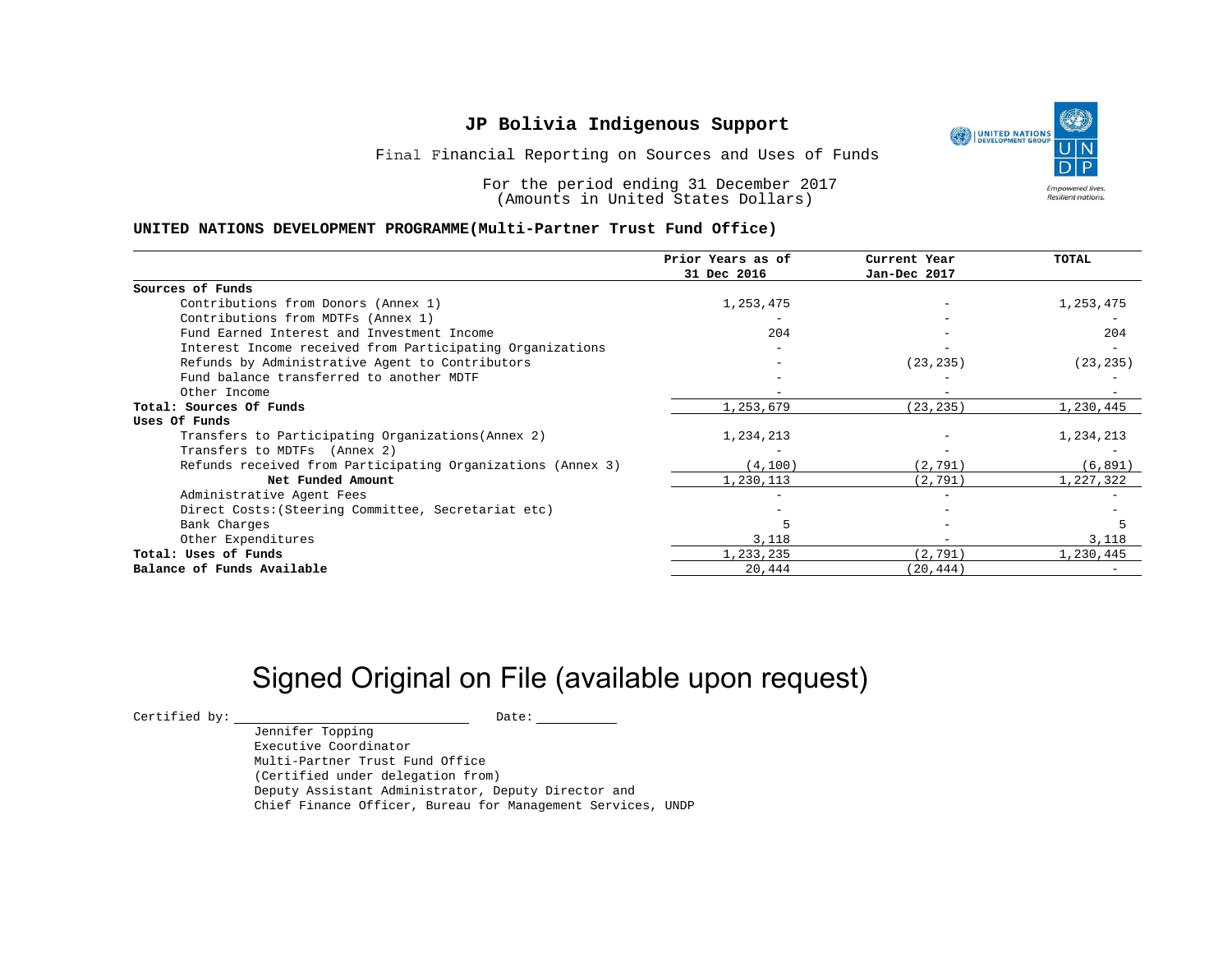

Final Financial Reporting on Sources and Uses of Funds

For the period ending 31 December 2017 (Amounts in United States Dollars)

#### **UNITED NATIONS DEVELOPMENT PROGRAMME(Multi-Partner Trust Fund Office)**

**Annex - 1: Contributions**

|                      | Prior Years as of | Current Year             | TOTAL     |
|----------------------|-------------------|--------------------------|-----------|
|                      | 31 Dec 2016       | Jan-Dec 2017             |           |
| From Contributors    |                   |                          |           |
| EUROPEAN UNION       | 1,253,475         | $\overline{\phantom{0}}$ | 1,253,475 |
| Total: Contributions | 1,253,475         | $-$                      | 1,253,475 |

# Signed Original on File (available upon request)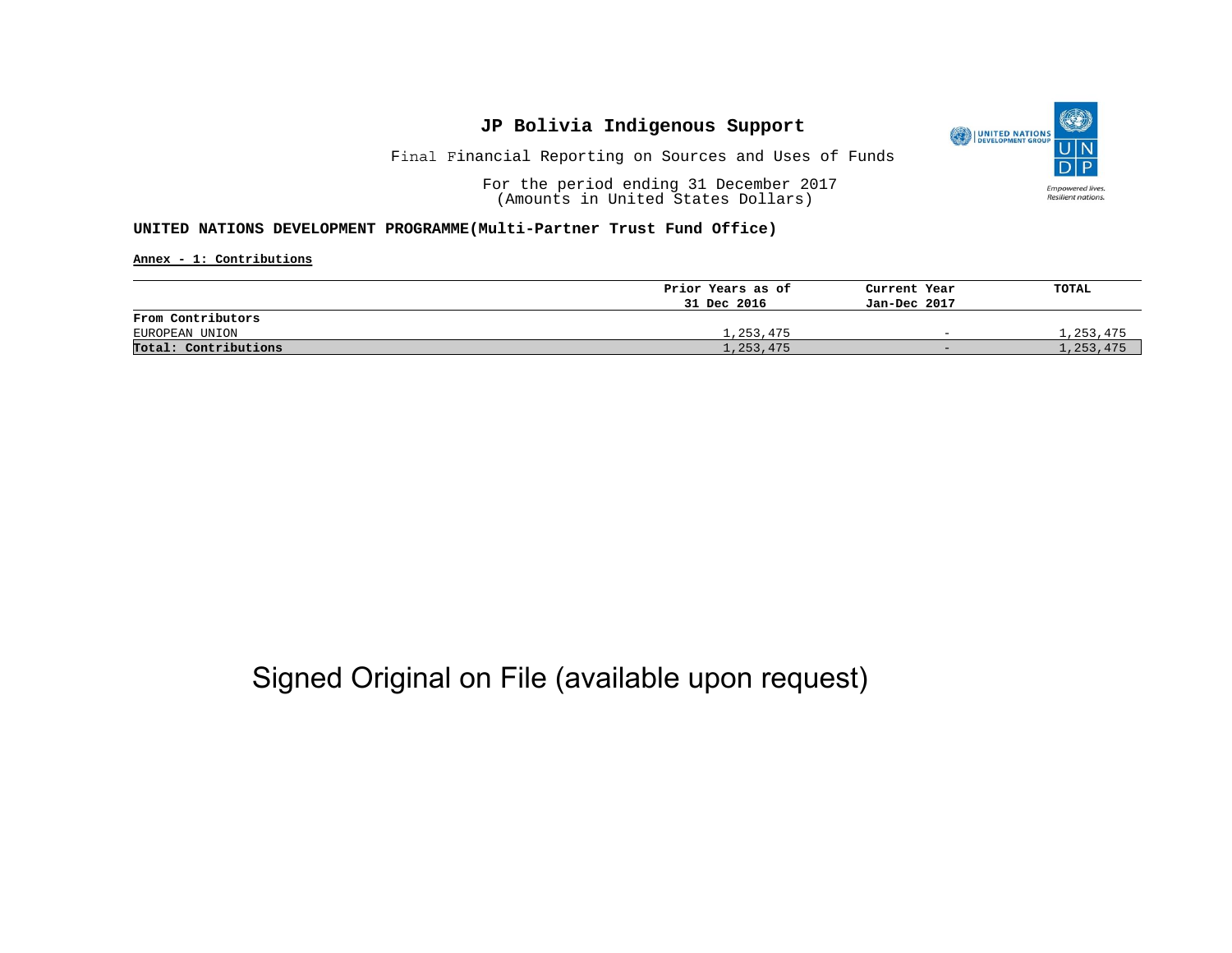

Financial Reporting on Sources and Uses of Funds

For the period ending 31 December 2017 (Amounts in United States Dollars)

### **UNITED NATIONS DEVELOPMENT PROGRAMME(Multi-Partner Trust Fund Office)**

**Annex - 2: Transfers**

|                                | Prior Years as of | Current Year             | TOTAL     |
|--------------------------------|-------------------|--------------------------|-----------|
|                                | 31 Dec 2016       | Jan-Dec 2017             |           |
| To Participating Organizations |                   |                          |           |
| ILO                            | 192,430           | $\qquad \qquad -$        | 192,430   |
| OHCHR                          | 295,285           | $\overline{\phantom{a}}$ | 295,285   |
| PAHO/WHO                       | 37,352            | $\qquad \qquad -$        | 37,352    |
| UNDP                           | 504,302           | $\overline{\phantom{a}}$ | 504,302   |
| UNFPA                          | 60,698            | $\overline{\phantom{a}}$ | 60,698    |
| UNICEF                         | 64,228            | $\overline{\phantom{a}}$ | 64,228    |
| UNWOMEN                        | 39,918            | $\qquad \qquad -$        | 39,918    |
| WFP                            | 40,000            | $\qquad \qquad -$        | 40,000    |
| Total Transfers                | 1,234,213         | $\qquad \qquad -$        | 1,234,213 |

# Signed Original on File (available upon request)